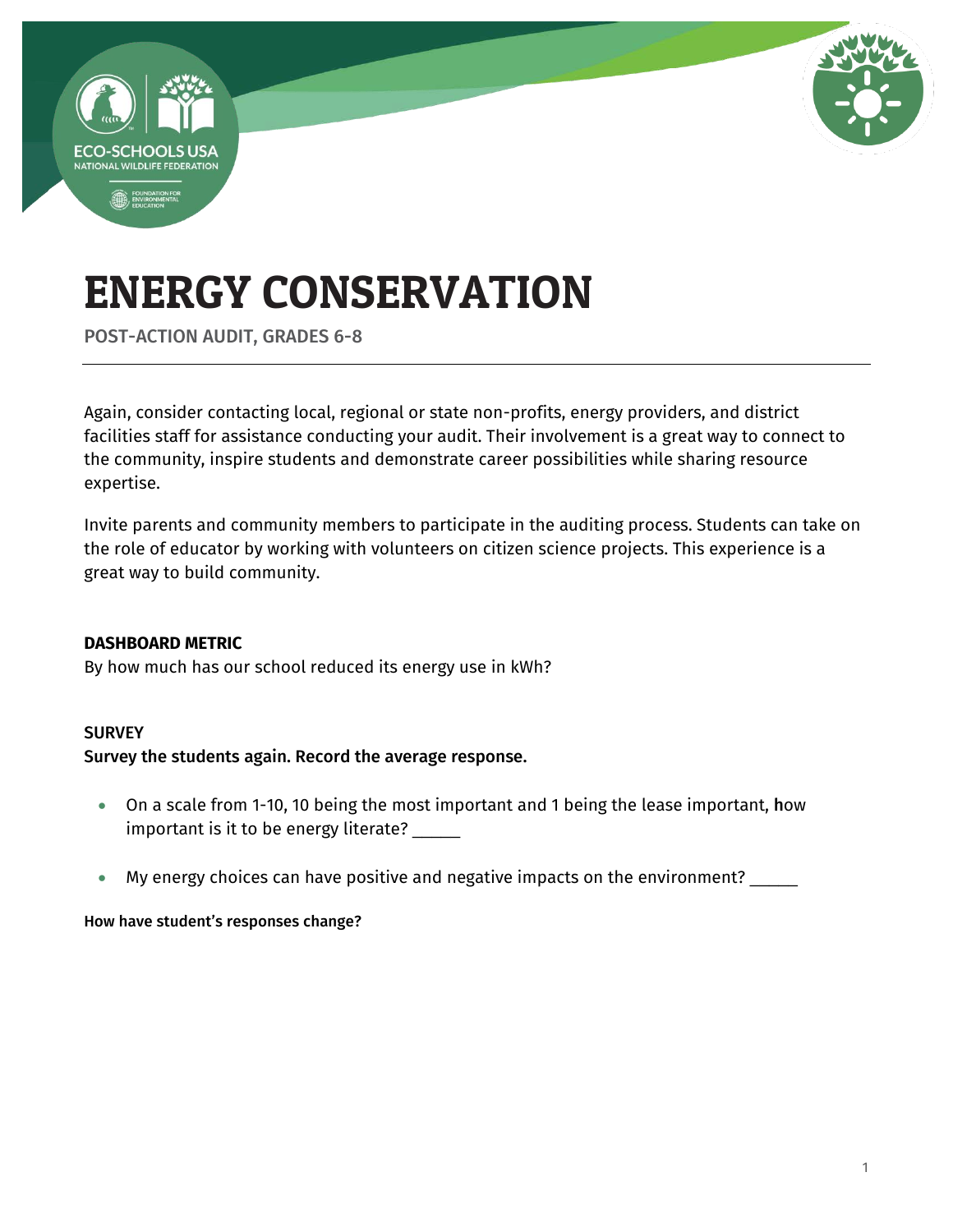

POST-ACTION AUDIT, GRADES 6-8



#### TABLE 1. ENERGY SOURCES AND EFFIECIENCY

Refer to the data collected from the class/team worksheets and after analysis write in your final results in the table below. Since the baseline audit, reflect on the changes that have been made since the baseline audit.

| 1 <sup>1</sup> | Since the baseline audit has the school district's use of<br>renewable energy sources changed? If yes, which<br>source(s).<br>wind<br>solar<br>geothermal<br>$\mathsf{\underline{L}}$ hydro<br>other: $\_\_$ | Yes<br><b>No</b>                                              |
|----------------|--------------------------------------------------------------------------------------------------------------------------------------------------------------------------------------------------------------|---------------------------------------------------------------|
| 2.             | Is the equipment used for heating and cooling the<br>school certified ENERGY STAR*?                                                                                                                          | $\boxed{\phantom{1}}$ Partially<br>Yes<br><b>No</b>           |
| 3.             | Are the school's appliances certified ENERGY STAR*?<br>(i.e. dishwashers, water fountains, pumps, ovens, etc.)                                                                                               | $\Box$ Partially $\underline{\mathsf{L}}$<br>Yes<br><b>No</b> |
|                | 4. As events are planned at school, is energy use<br>considered when deciding which rooms or parts of the<br>building to use?                                                                                | Yes<br><b>No</b>                                              |
| 5.             | Looking at exterior windows, are any windows<br>cracked?                                                                                                                                                     | <b>No</b><br>Fixed<br>Yes                                     |
| 6.             | Looking at the exterior windows, do any seals around<br>the windows appear to be broken or missing                                                                                                           | <b>No</b><br>Yes<br>Fixed                                     |
|                | 7. Looking at the exterior doors, do the seals and framing<br>seem to be tight and keeping air from escaping?                                                                                                | <b>No</b><br>Fixed<br>Yes                                     |

\*Products that earn an ENERGY STAR are independently certified to save energy, save money and protect the climate. <https://www.energystar.gov/products/appliances>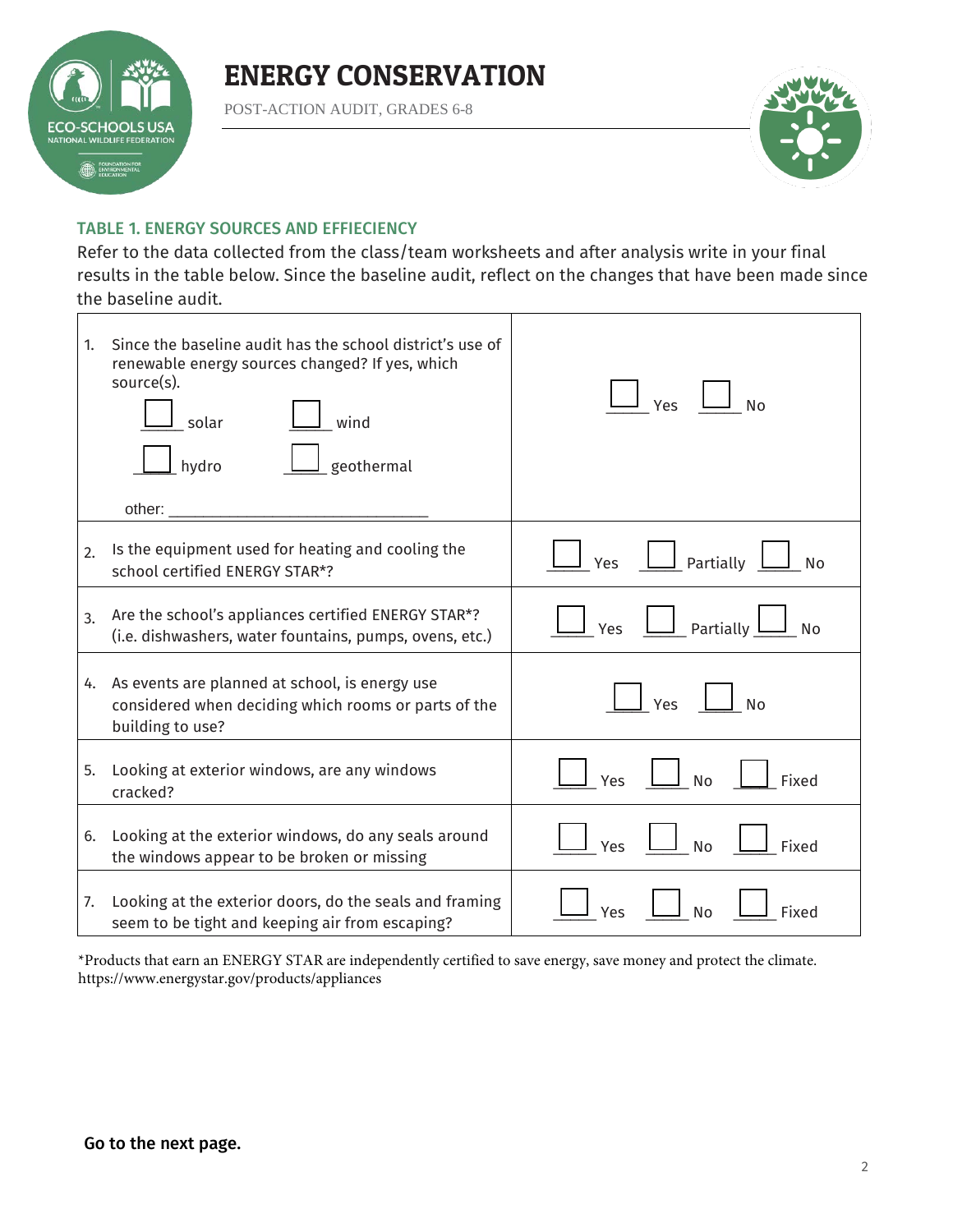

POST-ACTION AUDIT, GRADES 6-8



#### **Think about the following questions as you summarize the data in Table 1.**

- 1. Were the teams/classes able to use data to make changes at the school? Explain.
- 2. If students or the team had to rate energy efficiency based only on the data in Table 1 and using a scale from 1-5, where 1 is, needs a lot of improvement and 5 is, exceeds energy expectations, what rating would be given? How is this different from the response provided in the baseline audit?
- 3. What is one action teams/classes took to make improvements?

Go to the next page.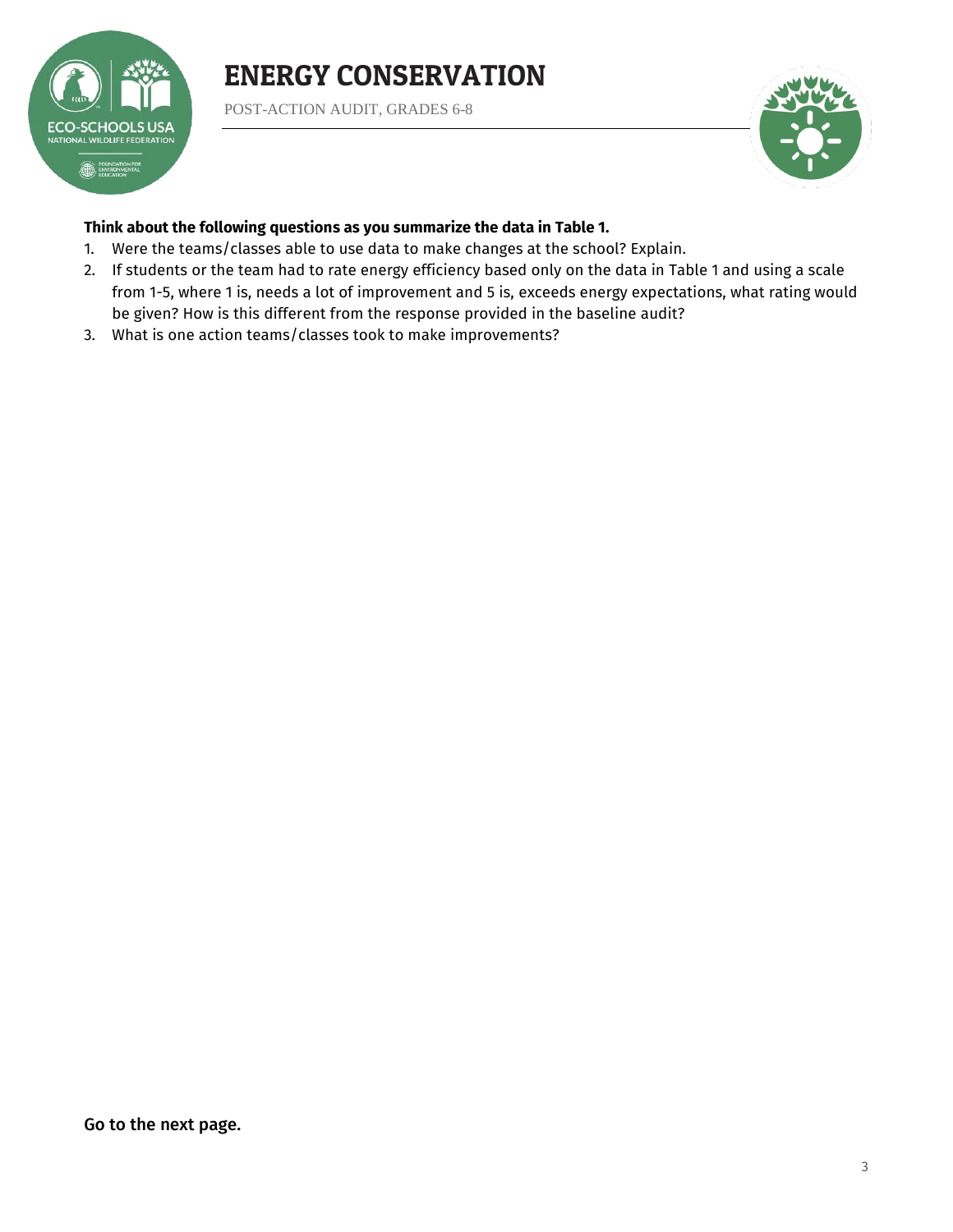

POST-ACTION AUDIT, GRADES 6-8



#### TABLE 2. CLASSROOM LIGHTING

Use the handout, *Energy Conservation Calculating Kilowatts, Cost and CO2*. Refer to the data collected from the class/team worksheets and after analysis write in your final results in the table below. Since the baseline audit, reflect on the changes that have been made since the baseline audit.

| 1. | Approximately what percentage of the school rooms were<br>audited? How is the different from the baseline?                                                          | higher<br>unchanged<br>llower                                                                                                                                                                                                       |
|----|---------------------------------------------------------------------------------------------------------------------------------------------------------------------|-------------------------------------------------------------------------------------------------------------------------------------------------------------------------------------------------------------------------------------|
| 2. | Weather and climate impact the amount of energy we use<br>and sometimes the type of energy we use.                                                                  | Month <b>Month</b> and the contract of the contract of the contract of the contract of the contract of the contract of the contract of the contract of the contract of the contract of the contract of the contract of the contract |
| 3. | What is the wattage used by a classroom during an<br>average school day?                                                                                            | watts<br>Divide by 1000 to convert to kilowatts<br>kilowatts                                                                                                                                                                        |
| 4. | How has use changed since the baseline (re: #3)?                                                                                                                    | higher<br>unchanged<br>lower                                                                                                                                                                                                        |
| 5. | Taking all the audited rooms into account, what are the<br>average number of hours lights are left on in the<br>classroom? This excludes, lamps and hanging lights. | hours per day                                                                                                                                                                                                                       |
| 6. | How has use, hours per day, changed since the baseline<br>(re:#5)?                                                                                                  | less<br>unchanged<br>more                                                                                                                                                                                                           |
| 7. | What are the average kilowatt hours (kWh) used by all the<br>classrooms audited?                                                                                    | kWh                                                                                                                                                                                                                                 |
| 8. | How has use changed since the baseline (re: #7)?                                                                                                                    | higher<br>unchanged<br>lower                                                                                                                                                                                                        |
| 9. | What is the total cost for lighting in all the audited rooms<br>for one day?                                                                                        | \$                                                                                                                                                                                                                                  |
|    | 10. How has cost changed since the baseline (re: #9)?                                                                                                               | Ihigher<br>unchanged<br>lower                                                                                                                                                                                                       |
|    | 11. What are the total pounds of carbon, lbs./kWh, emitted<br>from all the audited classrooms in one day?                                                           | lbs./kWh                                                                                                                                                                                                                            |
|    | 12. How have pounds/kWh changed since the baseline audit<br>(re: #11)?                                                                                              | unchanged<br>less<br>more                                                                                                                                                                                                           |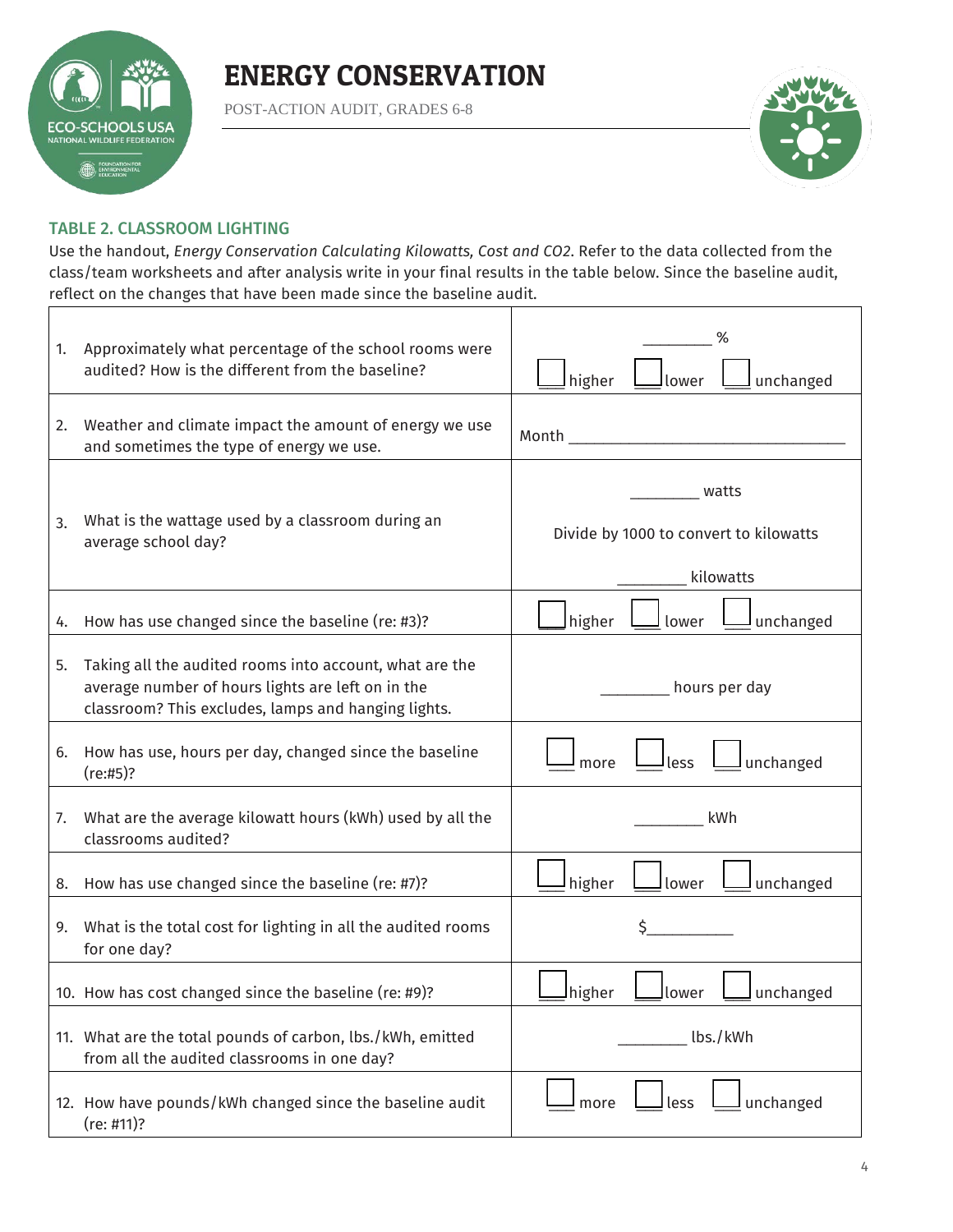

POST-ACTION AUDIT, GRADES 6-8



#### **Think about the following questions as you summarize the data in Table 2.**

- 1. Since implementing the action, do the teams/classes feel improvements in classroom lighting efficiency have been made? Explain.
- 2. What is one action teams/classes took to make improvements?

Go to the next page.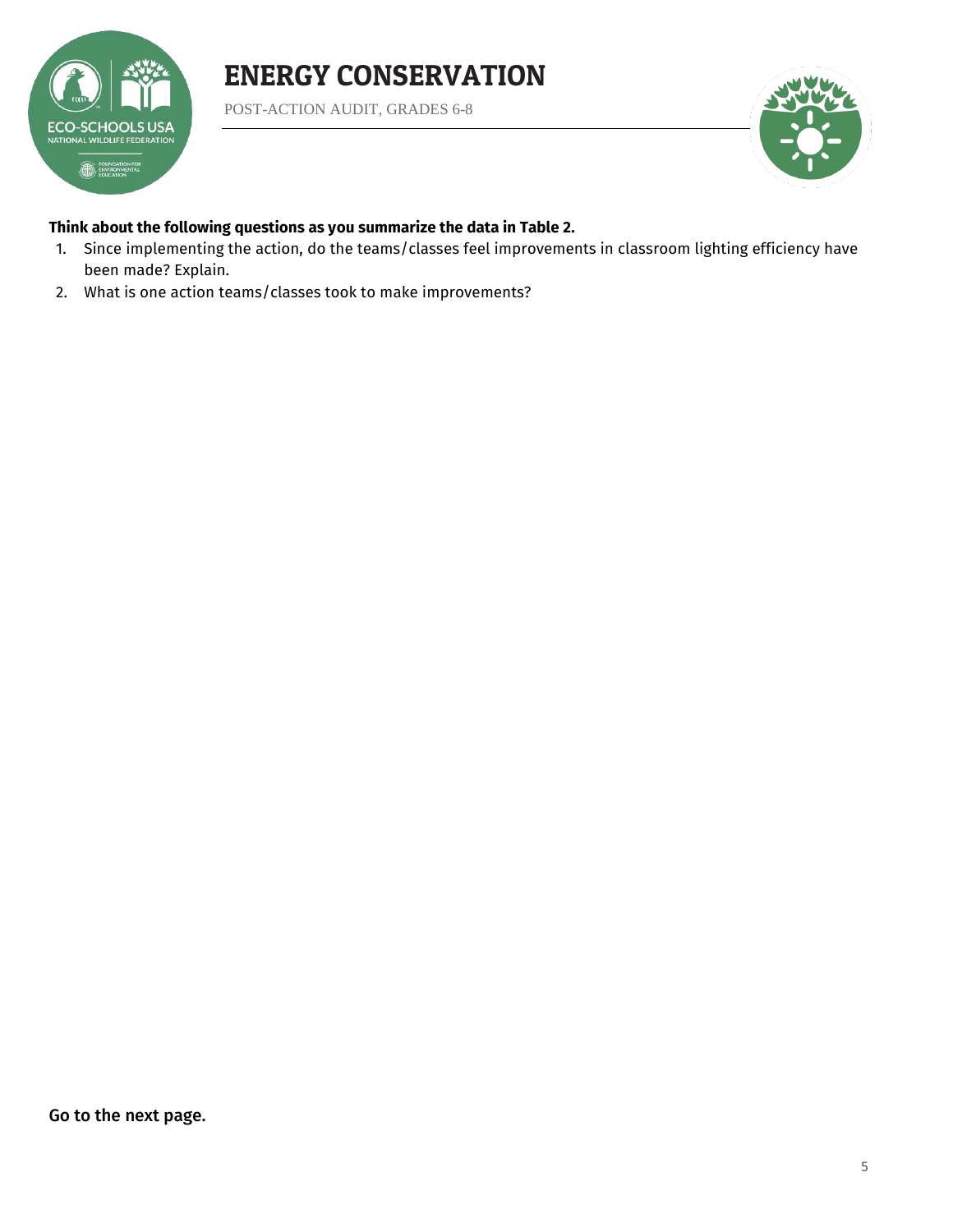

POST-ACTION AUDIT, GRADES 6-8



#### TABLE 3. ENERGY VAMPIRES

An energy vampire is a device that uses energy even when they are turned off.

| Active        | Device is on and being used.                                                                                                                                                                                                                                                                                                                            |
|---------------|---------------------------------------------------------------------------------------------------------------------------------------------------------------------------------------------------------------------------------------------------------------------------------------------------------------------------------------------------------|
| Sleep/Standby | Device is in low-power mode.                                                                                                                                                                                                                                                                                                                            |
| 0ff           | Device is turned off but still plugged in and ready for action.                                                                                                                                                                                                                                                                                         |
| Power strip   | Device is plugged into a power strip, which should be turned off if it is the end of the day.                                                                                                                                                                                                                                                           |
| Unplugged     | If you are checking before or after school, the device should be unplugged, either from the<br>wall or if it is plugged into a power strip the strip should be switched off. Take into<br>consideration that some appliances, such as a mini-frig have to remain plugged in. Never<br>unplug a device or appliance without direction from a permission. |

Table 3 should include the same appliances/devices that were used to collect data in the baseline audit. In addition, the same rooms should be audited to help students construct valid arguments and draw evidence-based conclusions. Consider using a kill-o-watt meter to learn more about the amount energy used by devices even when the device is off, but plugged in. While it may not be much over the course of the day, each day, hour after hour adds up.

| desktop computer<br>(conventional/old school screen) | computer monitor (flat screen)                             | laptop computer                     |
|------------------------------------------------------|------------------------------------------------------------|-------------------------------------|
| printer                                              | DVD/VCR player                                             | projector                           |
| document camera                                      | SMART board                                                | fish/reptile tank filter and lights |
| microwave                                            | lamp(s)                                                    | refrigerator                        |
| diffuser/salt lamp/scent warmer                      | fan(s)                                                     | air pump/compressor                 |
| speakers                                             | electronic music equipment<br>(amps, sound systems, radio) |                                     |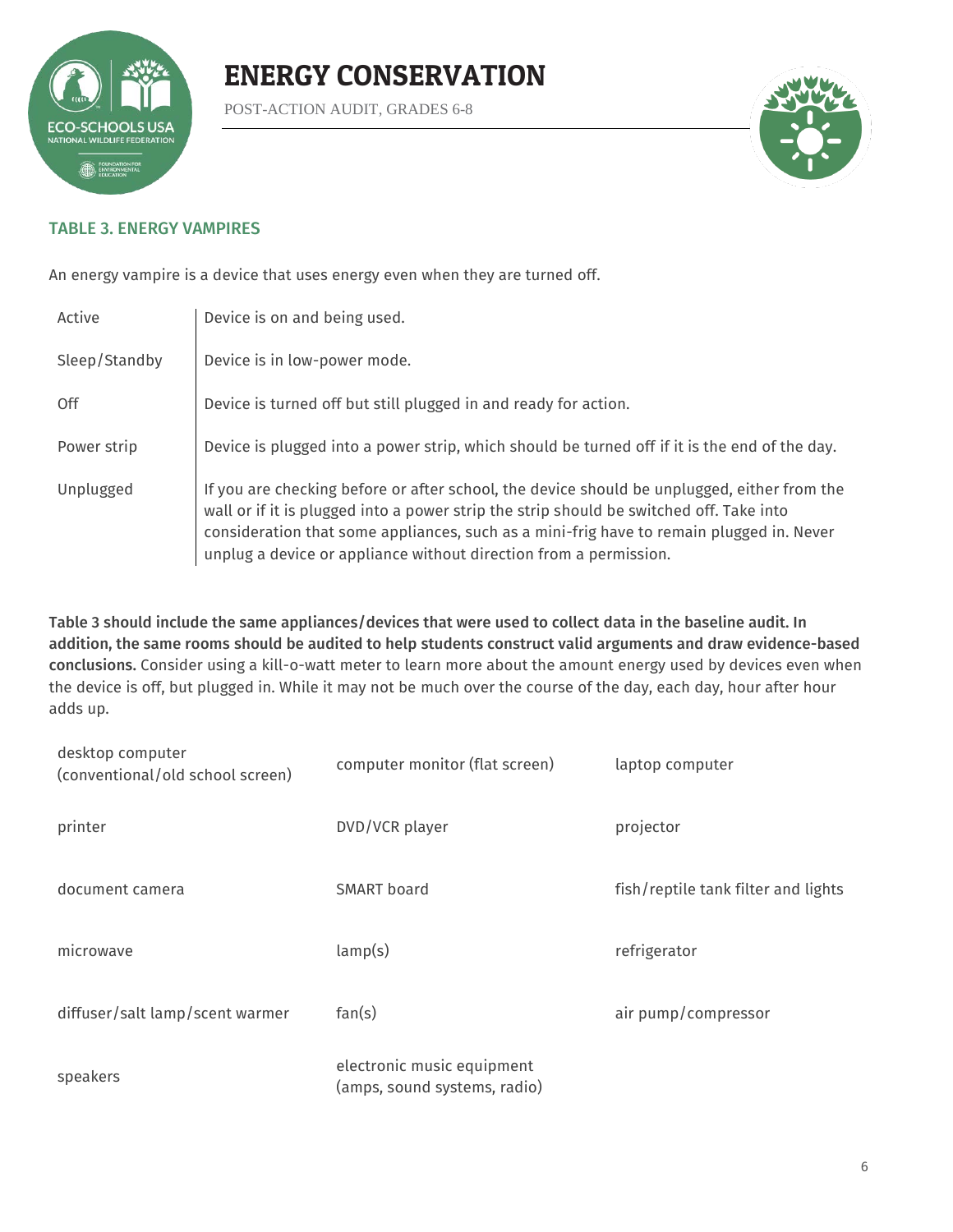

POST-ACTION AUDIT, GRADES 6-8



Total number of rooms audited. \_\_\_\_\_

Time of day rooms were audited. \_\_\_\_\_ before school \_\_\_\_\_ after school \_\_\_\_\_ during recess/lunch \_\_\_\_ varied

| <b>Device/Appliance</b> | <b>How many</b><br>total? | Plugged<br>into wall | <b>Plugged into</b><br>power strip | Active         | Sleep/<br>standby | Off            | Unplugged    |
|-------------------------|---------------------------|----------------------|------------------------------------|----------------|-------------------|----------------|--------------|
| Example: coffee maker   | $\overline{5}$            | $\mathbf{1}$         | 4                                  | $\overline{2}$ |                   | $\overline{2}$ | $\mathbf{1}$ |
|                         |                           |                      |                                    |                |                   |                |              |
|                         |                           |                      |                                    |                |                   |                |              |
|                         |                           |                      |                                    |                |                   |                |              |
|                         |                           |                      |                                    |                |                   |                |              |
|                         |                           |                      |                                    |                |                   |                |              |
|                         |                           |                      |                                    |                |                   |                |              |
|                         |                           |                      |                                    |                |                   |                |              |
|                         |                           |                      |                                    |                |                   |                |              |
|                         |                           |                      |                                    |                |                   |                |              |
|                         |                           |                      |                                    |                |                   |                |              |

Note: If there are more devices/appliance to report, please add them to the last page or upload a separate document.

Note: Why differentiate between devices plugged into the wall and those plugged into a power strip? Did you know that if the classroom devices and personal appliances are plugged in, they are quietly draining electricity all day, every day, even when they are turned off? Using a power strip to turn off electronics and appliances when they are not in use ensures they are truly off and not using extra electricity. (Energy.gov)

#### **Think about the following questions as you summarize the information in Table 3.**

- 1. Did teams/classes receive any pushback or negative feedback while trying to address energy vampire use? Explain.
- 2. What is one action teams/classes took to address phantom energy?